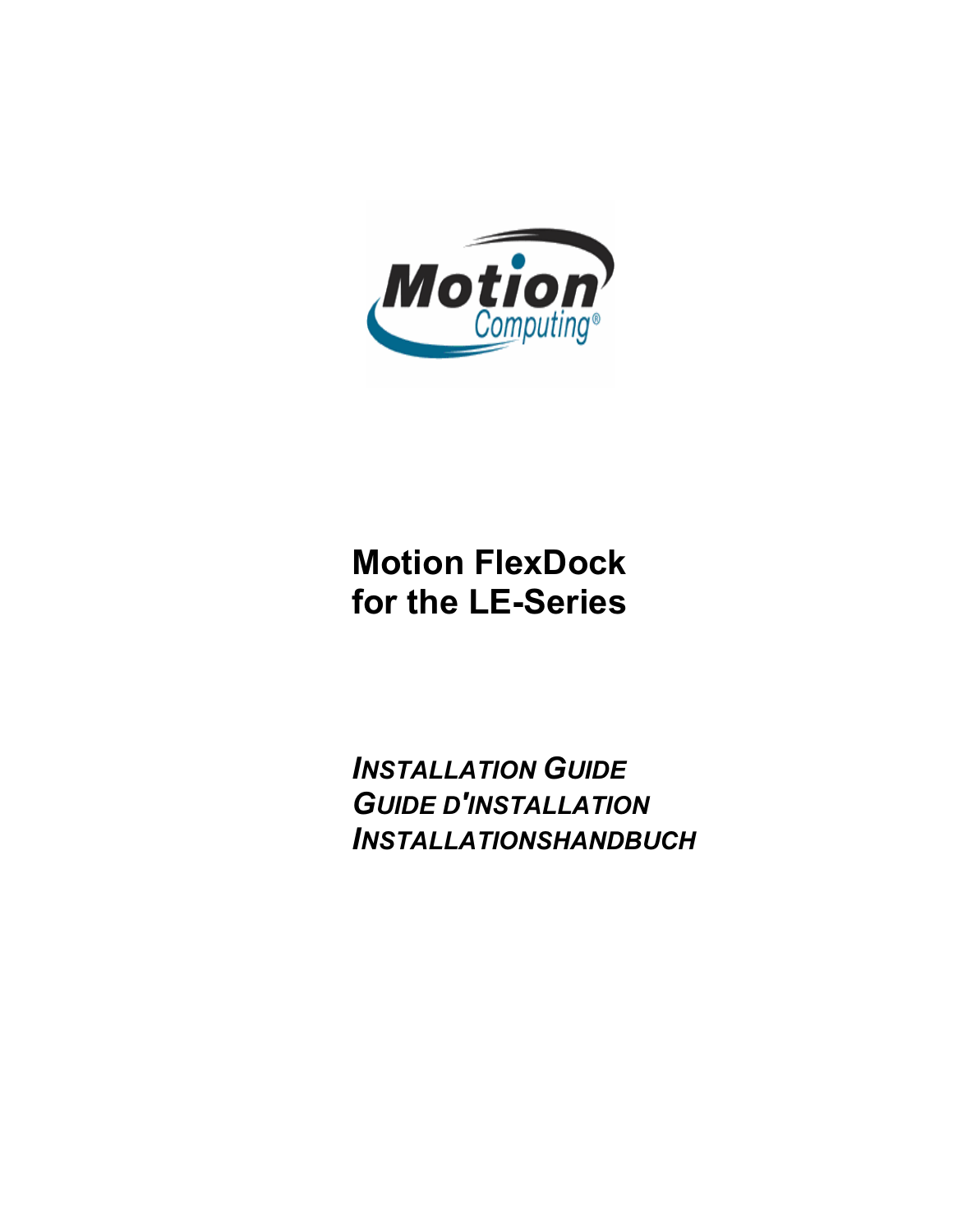

The Motion Computing® FlexDock for the LE-Series (referred to as Motion FlexDock in this document) provides a convenient way to set up your Motion Tablet PC on a desk or other flat surface. It also lets you rotate the Motion Tablet PC from portrait to landscape mode and to adjust the viewing angle to meet a wide variety of application needs. The display orientation of the Motion Tablet PC automatically adjusts as you rotate the Motion Tablet PC. The unique design lets you write on the unit at any angle and also stores flat for travel.





**Motion FlexDock:** (1) Back of FlexDock; (2) Front of FlexDock; (3) RJ-45/Ethernet port; (4) RJ-45 LEDs; (5) USB ports; (6) Microphone jack; (7) Audio-out/Headphone jack; (8) VGA/External Monitor connector; (9) Power jack; (10) USB port

**NOTE**: The USB ports on the Motion FlexDock support USB 2.0.

#### **Docking the Motion Tablet PC in the Motion FlexDock**

- 1. Remove the Motion FlexDock from the box. Lift the top part and slide the crossbar on the Motion FlexDock forward to set the desired viewing angle.
- 2. Verify that the Motion FlexDock is in landscape mode with the Motion Computing logo horizontal and the docking connector on the bottom.
- 3. Be sure that the plastic cover on the Docking Connector is removed from the Motion Tablet PC. With the Docking Connector of the Motion Tablet PC pointing down, gently slide the Motion Tablet PC into the Motion FlexDock.
- 4. Plug the AC Power Adapter into the Motion FlexDock and then to an external power supply. (You can also power the Motion FlexDock with adapters for the Motion Tablet PC or the Auto/Plane Adapter.)
- 5. Start up the Tablet PC by sliding the power button in a downward motion.
- 6. If this is the first time you've used your Motion Tablet PC, when the Microsoft® Windows® XP startup window appears, enter the information as prompted and follow the onscreen instructions to complete the installation.
- 7. Test the screen rotation by turning the Motion Tablet PC counterclockwise in the Motion FlexDock. The Motion FlexDock will sense the change and automatically adjust the screen to portrait orientation.
- 8. Install any optional equipment you've purchased. We recommend that you install each accessory one at a time, waiting about 2 minutes before connecting the next one to ensure successful discovery and installation.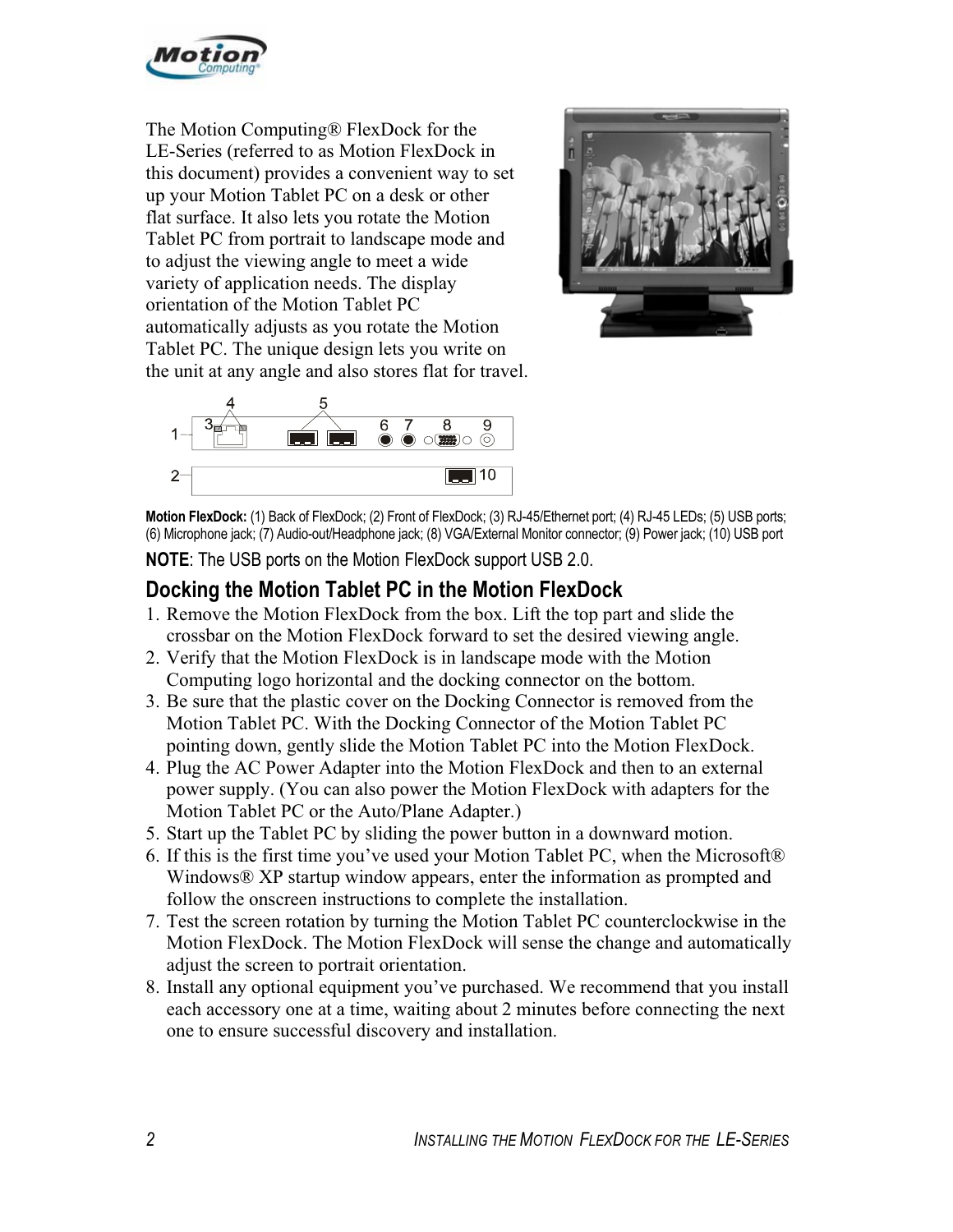# **Locking the Motion Tablet PC and Motion FlexDock**

The Motion FlexDock has an opening over the universal security slot on the side of the Motion Tablet PC through which you can insert a lock (not provided) into a universal security lock slot. This provides physical asset security when the Motion Tablet PC is docked in the Motion FlexDock.

## **(Optional) Connecting an Optical Disc Drive**

Before connecting an AC-powered optical disc drive (such as the Motion USB DVD/CD-RW) to the Motion FlexDock, verify that this drive is connected to AC power and that the device is turned on. Then connect the drive's USB cable to the Motion FlexDock. For more information, see the installation guide packaged with the drive.

# **(Optional) Connecting an External Monitor**

You can connect the Motion FlexDock to a VGA monitor for presentations or to mirror or extend your display to another monitor. To mirror a display means to clone or show the same information on both screens. Extending a display provides an extended work area, allowing you to use both screens. For more information about setting up the external monitor, see the online user guide on your Motion Tablet PC or go to the support page of the Motion



Computing website at www.motioncomputing.com/support.

- 1. Plug the monitor cable into the VGA port on the Motion FlexDock.
- 2. Plug the monitor into a power outlet and turn it on. Windows XP will recognize the monitor and search for its hardware driver. (You may need to install the driver from the CD supplied by the monitor's manufacturer.)
- 3. To mirror the Motion Tablet PC display, do the following:
	- a. Open the Motion Dashboard.
	- b. Select the Mirror Display radio button under External Monitor. This setting automatically creates an identical display on the external monitor.
- 4. To set up an extended display, do the following:
	- a. Open the Motion Dashboard.
	- b. Select the Extend Display radio button under External Monitor. Use this feature when you want to simultaneously open applications on two monitors and significantly expand your workspace without hiding open documents under layers of other work.

## **(Optional) Connecting Microphones, Headphones or Speakers**

You can connect powered speakers or headphones to the audio out/headphone jack and a standard analog microphone to the microphone jack.

## **(Optional) Connecting an Ethernet Connector**

To connect a LAN, use an RJ-45 Ethernet connector and not an RJ-11 telephone connector (which will damage the RJ-45 Ethernet port on the Motion FlexDock).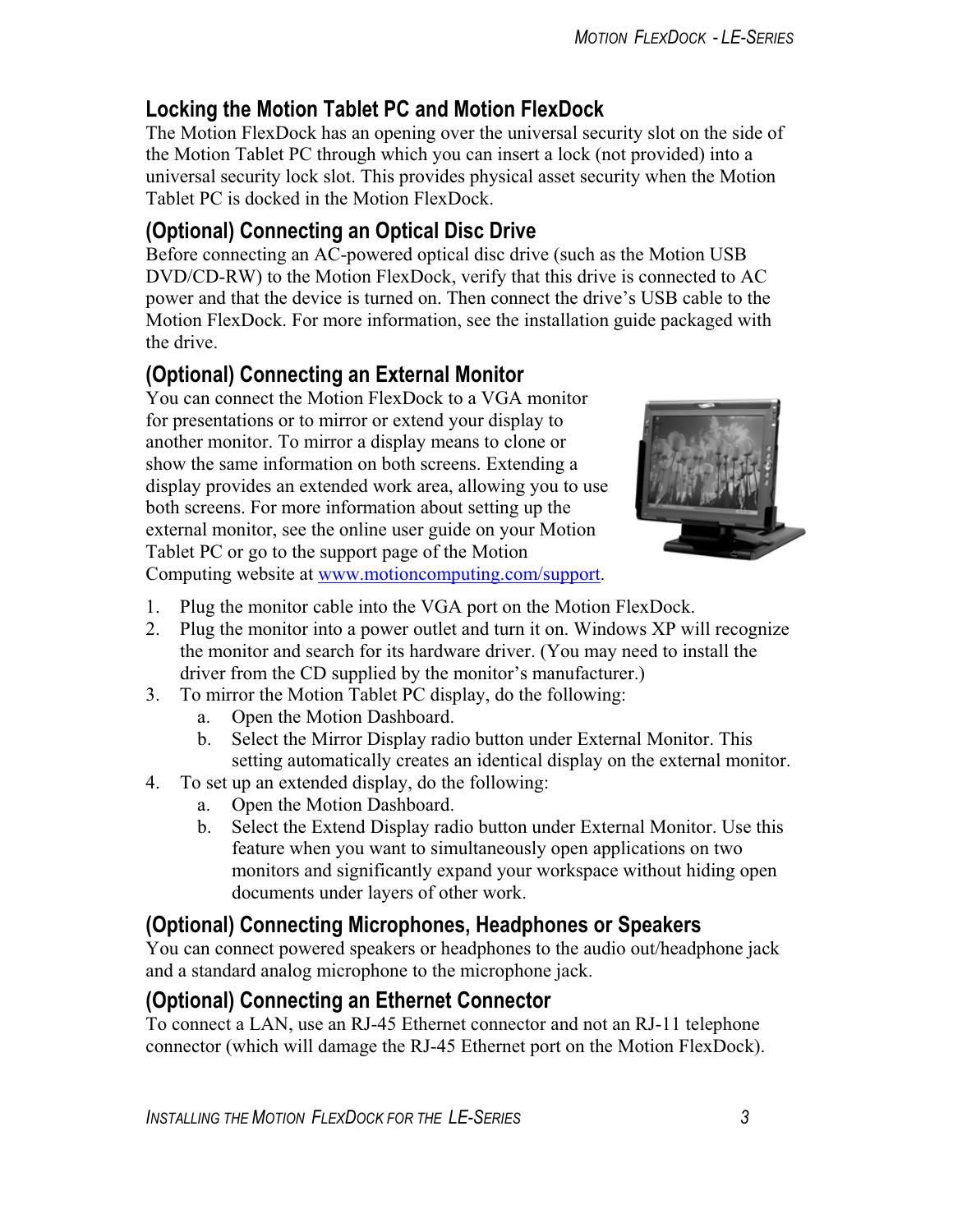

**THIS PRODUCT COMES WITH A LIMITED WARRANTY**: TO SEE DETAILS ABOUT THIS LIMITED WARRANTY, GO TO WWW.MOTIONCOMPUTING.COM.

**Safety:** For general safety information, see the *Safety and Regulatory Guide* packaged with your Tablet PC. **Product Support:** For service and support, go to www.motioncomputing.com/support.

**FCC Notice (United States):** This equipment has been tested and found to comply with the limits for a Class B digital device, pursuant to part 15 of the FCC rules. These limits are designed to provide reasonable protection against harmful interference in a residential installation. This equipment generates, uses and can radiate radio frequency energy and, if not installed and used in accordance with the instructions, may cause harmful interference to radio communications. However, there is no guarantee that interference will not occur in a particular installation. If this equipment does cause harmful interference to radio or television reception, which can be determined by turning the equipment off and on, the user is encouraged to try to correct the interference by one or more of the following measures:

- Reorient or relocate the receiving antenna.
- Increase the separation between the equipment and the receiver.
- Connect the equipment into an outlet on a circuit different from that to which the receiver is connected.
- Consult the dealer or an experienced radio/TV technician for help.

**IC Notice (Canada):** All Motion FlexDocks are classified by the Industry Canada (IC) Interference-Causing Equipment Standard #3 (ICES-003) as Class B digital devices. This classification is located on the label on the bottom of the Motion FlexDock. Look for a statement on the label similar to the following: Canada ICES-003, Class/Classe B. This Class B (or Class A, if so indicated on the registration label) digital apparatus meets the requirements of the Canadian Interference-Causing Equipment Regulations.

Cet appareil numérique de la Classe B (ou Classe A, si ainsi indiqué sur l'étiquette d'enregistration) respecte toutes les exigences du Règlement sur le Matériel Brouilleur du Canada.

**CE Notice (European Notice):** The Conformité Européne symbol found on the Motion FlexDock indicates compliance to the EMC Directive and the Low Voltage Directive of the European Union. This means that the Tablet PC or FlexDock meets the following technical standards: EN 55022 (CISPR22), EN 55024 (CISPR 24) (IEC 61000 4-2, 4-3, 4-3, 4-5, 4-6, 4-8, 4-11), EN 61000 3-2 (IEC 61000 3-2), EN 61000 3-3 (IEC 61000 3-3), EN60950 (EN60950-1/A11;2004).

**PATENTS:** The Motion Computing products and services may be covered by one or more of the following protected inventions. Additional patents may also be pending. US PATENTS: D480, 730, and 6,856,506. OTHER PATENTS: GB3009545, GB3009546, AUS154529, AUS154837, CAN101617, CAN101618, FR027692, FR027691, J1188539, J1216404. For more information, see www.motioncomputing.com/info/patents.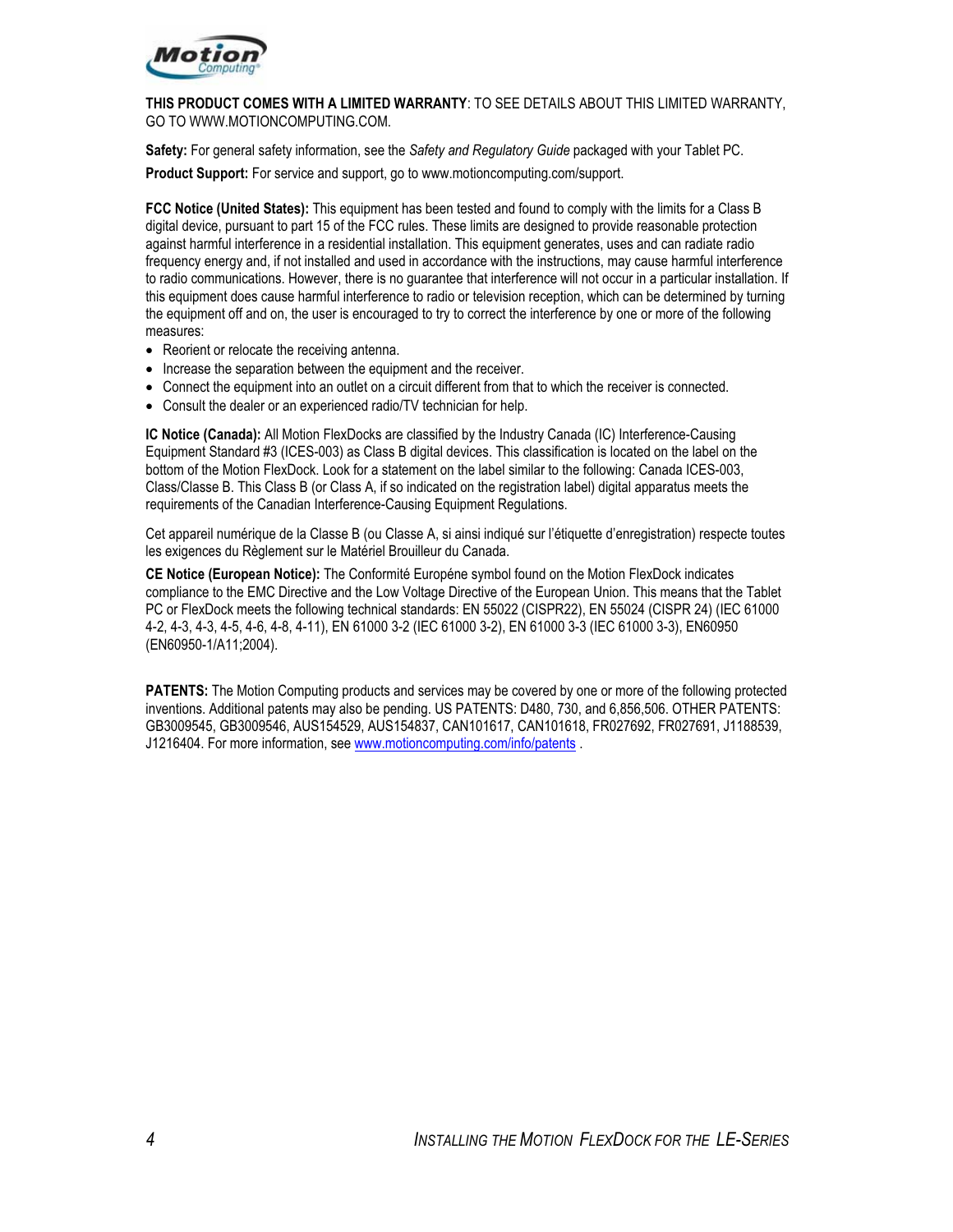La station d'accueil Motion Computing® FlexDock pour LE-Series (appelée "Motion FlexDock" dans le présent document) constitue une solution pratique pour installer votre tablette PC Motion sur un bureau ou sur une autre surface plane. Elle vous permet également de faire pivoter la tablette PC Motion du mode Portrait en mode Paysage et de régler l'angle de vue en fonction de vos besoins applicatifs. L'orientation de l'écran de la tablette PC Motion s'adapte automatiquement lorsque vous faites



pivoter celle-ci. La conception unique de l'unité vous permet d'écrire sur celle-ci à partir de n'importe quel angle et de la ranger à plat lorsque vous voyagez.



**Motion FlexDock :** (1) Arrière de FlexDock ; (2) Avant de FlexDock ; (3) Port RJ-45/Ethernet ; (4) LED RJ-45 ; (5) Ports USB ; (6) Prise micro ; (7) Prise Sortie audio/Casque ; (8) Connecteur VGA/Moniteur externe ; (9) Prise d'alimentation ; (10) Port USB

**REMARQUE** : les ports USB de la station d'accueil Motion FlexDock prennent USB 2.0 en charge.

## **Ancrage de la tablette PC Motion avec la station d'accueil Motion FlexDock**

- 1. Retirez la station d'accueil Motion FlexDock de la boîte. Levez la partie supérieure et faites glisser la barre transversale de la station Motion FlexDock vers l'avant afin de régler l'angle de vue souhaité.
- 2. Vérifiez que la station Motion FlexDock est en mode Paysage. Le logo Motion Computing doit est horizontal et le connecteur de liaison doit se trouver en bas.
- 3. Vérifiez à ôter le capuchon en plastique du connecteur de liaison de la tablette PC Motion. Orientez ce connecteur vers le bas et faites doucement glisser la tablette PC Motion dans la station d'accueil Motion FlexDock.
- 4. Branchez l'adaptateur secteur à la station Motion FlexDock, puis à une prise externe. (Vous pouvez également alimenter la station d'accueil Motion FlexDock à l'aide d'adaptateurs pour la tablette PC Motion ou de l'adaptateur voiture/avion.)
- 5. Démarrez la tablette PC en faisant glisser l'interrupteur vers le bas.
- 6. Si vous utilisez votre tablette PC Motion pour la première fois, lorsque la fenêtre d'accueil Microsoft® Windows® XP, suivez les instructions à l'écran pour entrer les informations requises et terminer l'installation.
- 7. Testez la rotation de l'écran en faisant pivoter la tablette PC Motion dans le sens contraire des aiguilles d'une montre dans la station Motion FlexDock. La station Motion FlexDock détecte le changement et règle automatiquement l'écran en mode Portrait.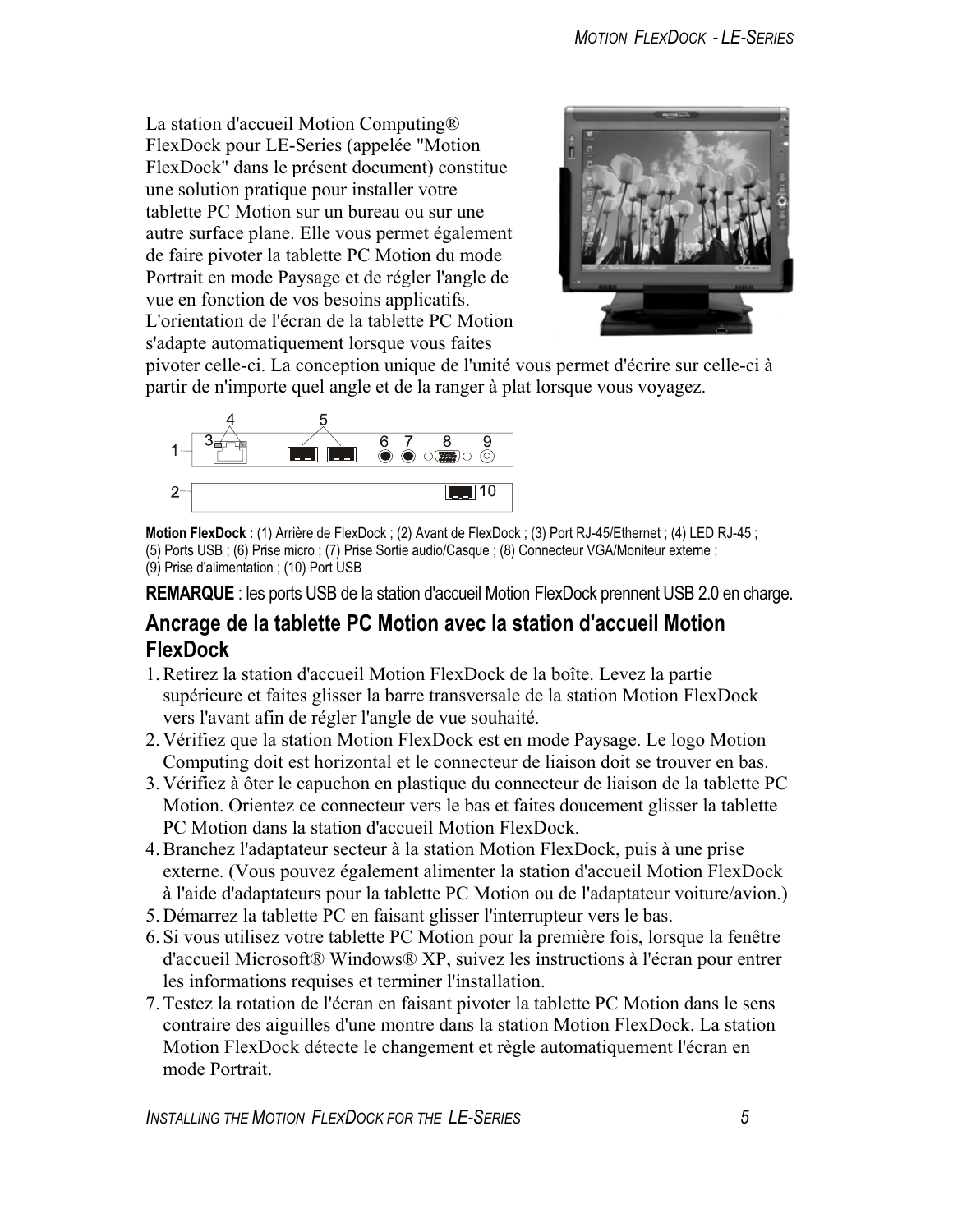

8. Installez les éventuels équipements en option que vous avez achetés. Nous vous recommandons d'installer un accessoire à la fois, en attendant environ deux minutes avant de connecter le suivant, afin de vous assurer que la détection et l'installation se déroulent correctement.

## **Verrouillage de la tablette PC Motion et de la station d'accueil Motion FlexDock**

La station d'accueil Motion FlexDock présente une ouverture au-dessus de l'emplacement universel de verrou situé sur le côté de la tablette PC Motion. Vous pouvez y introduire un verrou (non fourni). Il est ainsi possible de protéger votre équipement physiquement lorsque la tablette PC est ancrée dans la station Motion FlexDock.

## **Connexion d'un lecteur de disques optiques (en option)**

Avant de connecter un lecteur de disques optiques sur secteur (tel que le lecteur DVD/CD-RW USB de Motion) à la station d'accueil Motion FlexDock, vérifiez qu'il est branché sur secteur et sous tension. Ensuite, branchez le câble USB du lecteur à la station Motion FlexDock. Pour plus d'informations, reportez-vous au guide d'installation fourni avec le lecteur.

## **Connexion d'un moniteur externe (en option)**

Vous pouvez connecter la station d'accueil Motion FlexDock à un moniteur VGA pour illustrer vos présentation ou pour mettre en miroir/étendre le contenu de votre écran sur un autre moniteur. Mettre un écran en miroir signifie cloner ou afficher les mêmes informations sur les deux écrans. Par contre, si vous étendez l'écran, vous obtenez un espace de travail plus vaste, qui vous permet d'utiliser les deux écrans. Pour obtenir de plus amples informations sur l'installation d'un moniteur



externe, reportez-vous au manuel de l'utilisateur en ligne de votre tablette PC Motion ou rendez-vous sur la page d'assistance du site Web de Motion Computing, à l'adresse www.motioncomputing.com/support.

- 1. Branchez le câble du moniteur dans le port VGA de la station d'accueil Motion FlexDock.
- 2. Connectez le moniteur à une prise de courant et activez-le. Windows XP reconnaît le moniteur et recherche son pilote matériel. (Il se peut que vous deviez installer le pilote à partir du CD fourni par le fabricant du moniteur.)
- 3. Pour créer un miroir de l'écran de la tablette PC, procédez comme suit :
	- a. Ouvrez Motion Dashboard.
	- b. Cochez la case Miroir de l'écran dans Moniteur externe. Ce réglage crée automatiquement un affichage identique sur le moniteur externe.
- 4. Pour obtenir un écran étendu, procédez comme suit :
	- a. Ouvrez Motion Dashboard.
	- b. Cochez la case Ecran étendu dans Moniteur externe. Utilisez cette fonction lorsque vous souhaitez ouvrir simultanément des applications sur deux moniteurs pour accroître sensiblement votre espace de travail sans devoir cacher des documents ouverts derrière d'autres travaux.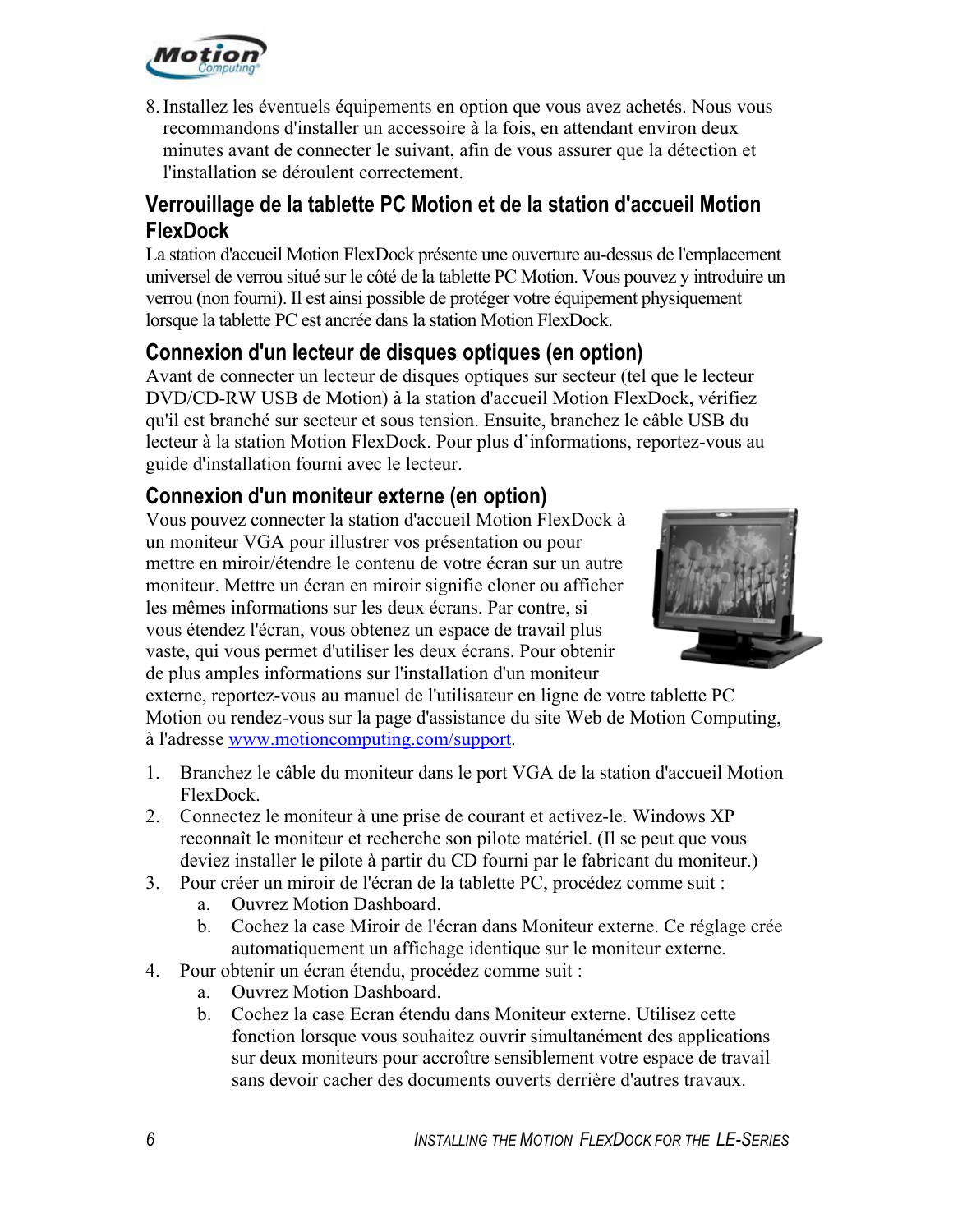#### **Connexion d'un micro, d'un casque ou d'un haut-parleur (en option)**

Vous pouvez connecter un haut-parleur ou un casque sous tension à la prise sortie audio/casque et un micro analogique standard à la prise micro.

#### **Branchement d'un connecteur Ethernet (en option)**

Pour vous connecter à un LAN, utilisez un connecteur Ethernet RJ-45, et non une prise téléphone RJ-11 (sans quoi vous risquez d'endommager le port Ethernet de la station d'accueil Motion FlexDock).

**CE PRODUIT EST FOURNI AVEC UNE GARANTIE LIMITEE :** POUR OBTENIR DE PLUS AMPLES INFORMATIONS SUR CETTE GARANTIE LIMITE, RENDEZ-VOUS SUR LE SITE WWW.MOTIONCOMPUTING.COM.

**Sécurité** : Pour obtenir des informations générales en matière de sécurité, reportez-vous au *Guide des conseils de sécurité et réglementations* fourni avec la tablette PC.

**Assistance technique :** Pour obtenir une assistance technique ou des informations sur nos services, rendez-vous sur le site www.motioncomputing.com/support/support\_documentation.asp

**Avis FCC (Etats-Unis)** : Cet équipement a été testé et déclaré conforme aux limites imposées aux appareils numériques de classe B en vertu du chapitre 15 des règles FCC. Ces limites ont été calculées de manière à fournir une protection raisonnable contre les interférences nuisibles dans une installation résidentielle. Cet équipement génère, utilise et irradie de l'énergie en fréquence radio et, s'il n'est pas installé et utilisé conformément aux instructions, il peut provoquer des interférences radio nuisibles aux communications radio. Toutefois, il n'existe aucune garantie que de telles interférences ne se produiront dans une installation particulière. Si l'équipement engendre des interférences nuisibles à la réception radio ou télévisuelle, ce qui peut être déterminé en mettant l'équipement successivement hors et sous tension, l'utilisateur est encouragé à tenter d'y remédier en ayant recours à l'une des mesures suivantes :

- 
- x Réorienter ou déplacer l'antenne de réception.
- Augmenter l'espace entre l'équipement et le récepteur.
- Connecter l'équipement à une prise placée sur un circuit autre de celui du récepteur.
- Consulter le revendeur ou un technicien radio/TV expérimenté pour obtenir de l'aide.

**Avis IC (Canada) :** Toutes les stations d'accueil Motion FlexDocks sont classifiées comme appareils numériques de classe B en vertu de la norme ICES-003 (Interference-Causing Equipment Standard #3) d'IC (Industry Canada). Cette classification figure sur l'étiquette apposée au bas de l'appareil Motion FlexDock. Sur l'étiquette, vous verrez une mention ressemblant à celle-ci : Canada ICES-003, Class/Classe B. This Class B (or Class A, if so indicated on the registration label) digital apparatus meets the requirements of the Canadian Interference-Causing Equipment Regulations.

Cet appareil numérique de la Classe B (ou Classe A, si ainsi indiqué sur l'étiquette d'enregistrement) respecte toutes les exigences du Règlement sur le Matériel Brouilleur du Canada.

**Avis CE (Union européenne) :** Le symbole Conformité Européenne présent sur la station d'accueil Motion FlexDock indique que celle-ci est conforme aux directives européennes relatives à la compatibilité électromagnétique et aux basses tensions. En d'autres termes, la tablette PC ou la station d'accueil FlexDock répond aux normes techniques suivantes : EN 55022 (CISPR22), EN 55024 (CISPR 24) (IEC 61000 4-2, 4-3, 4-3, 4-5, 4-6, 4-8, 4-11), EN 61000 3-2 (IEC 61000 3-2), EN 61000 3-3 (IEC 61000 3-3), EN60950 (EN60950- 1/A11;2004).

**BREVETS :** Les produits et services de Motion Computing peuvent être protégés par l'une des inventions brevetées suivantes. D'autres brevets peuvent être en cours de certification. BREVETS AUX ETATS-UNIS : D480, 730 et 6,856,506. AUTRES BREVETS : GB3009545, GB3009546, AUS154529, AUS154837, CAN101617, CAN101618, FR027692, FR027691, J1188539, J1216404. Pour plus d'informations, consultez le site www.motioncomputing.com/info/patents.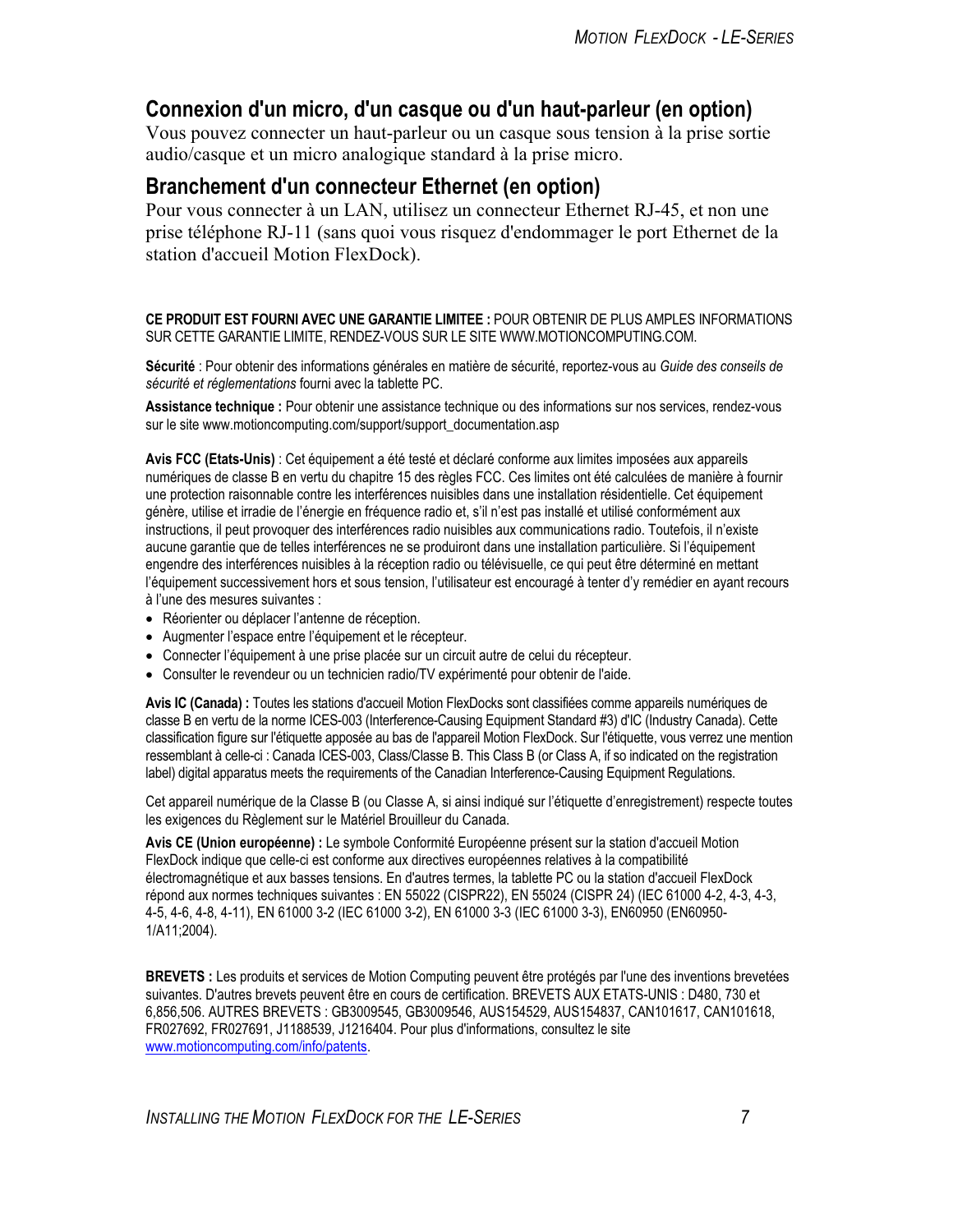

Das Motion Computing® FlexDock für die LE-Serie (in diesem Dokument als Motion FlexDock bezeichnet) bietet eine bequeme Methode zum Aufstellen Ihres Motion Tablet PC auf einem Schreibtisch oder einer anderen ebenen Oberfläche. Auf diese Weise können Sie den Motion Tablet PC von Hochformat in Querformat drehen und den Betrachtungswinkel ändern, um einer Vielzahl an Anforderungen gerecht zu werden. Die Ausrichtung der Anzeige des Motion Tablet PC wird automatisch angepasst, während Sie den Motion Tablet PC



drehen. Dank des einmaligen Designs können Sie in jedem Winkel auf dem Gerät schreiben und es zum Transportieren flach aufbewahren.



**Motion FlexDock:** (1) Rückseite des FlexDock; (2) Vorderseite des FlexDock; (3) RJ-45/Ethernet-Anschluss; (4) RJ-45-LEDs; (5) USB-Anschlüsse; (6) Mikrofonbuchse; (7) Audio-Out/Kopfhörer-Buchse; (8) VGA/External Monitor-Anschluss; (9) Netzstecker; (10) USB-Anschluss

**HINWEIS:** Die USB-Anschlüsse am Motion FlexDock unterstützen USB 2.0.

## **Andocken des Motion Tablet PC an Motion FlexDock**

- 1. Nehmen Sie das Motion FlexDock aus der Verpackung. Heben Sie den oberen Teil an und schieben Sie die Querleiste am Motion FlexDock nach vorne, um den gewünschten Betrachtungswinkel einzustellen.
- 2. Stellen Sie sicher, dass der Motion FlexDock im Querformat und das Motion Computing-Logo horizontal ausgerichtet sind und der Dockinganschluss nach unten zeigt.
- 3. Achten Sie darauf, dass die Kunststoffabdeckung am Dockinganschluss des Motion Tablet PC entfernt wird. Halten Sie den Dockinganschluss des Motion Tablet PC nach unten und schieben Sie den Motion Tablet PC sanft in den Motion FlexDock.
- 4. Schließen Sie den Netzstecker am Motion FlexDock und dann an eine Steckdose an. Sie können den Motion FlexDock auch mit den Motion Tablet PC- oder Auto/Flugzeug-Adaptern betreiben.
- 5. Starten Sie den Tablet PC, indem Sie den Netzschalter nach unten schieben.
- 6. Wenn Sie den Motion Tablet PC zum ersten Mal starten, wird die Willkommensseite von Microsoft® Windows® XP angezeigt. Geben Sie hier die gewünschten Informationen ein und befolgen Sie die Anleitungen auf dem Bildschirm, um die Installation abzuschließen.
- 7. Testen Sie die Bildschirmrotation, indem Sie den Motion Tablet PC im Motion FlexDock gegen den Uhrzeigersinn drehen. Der Motion FlexDock erkennt die Drehung und stellt die Anzeige automatisch auf Hochformat ein.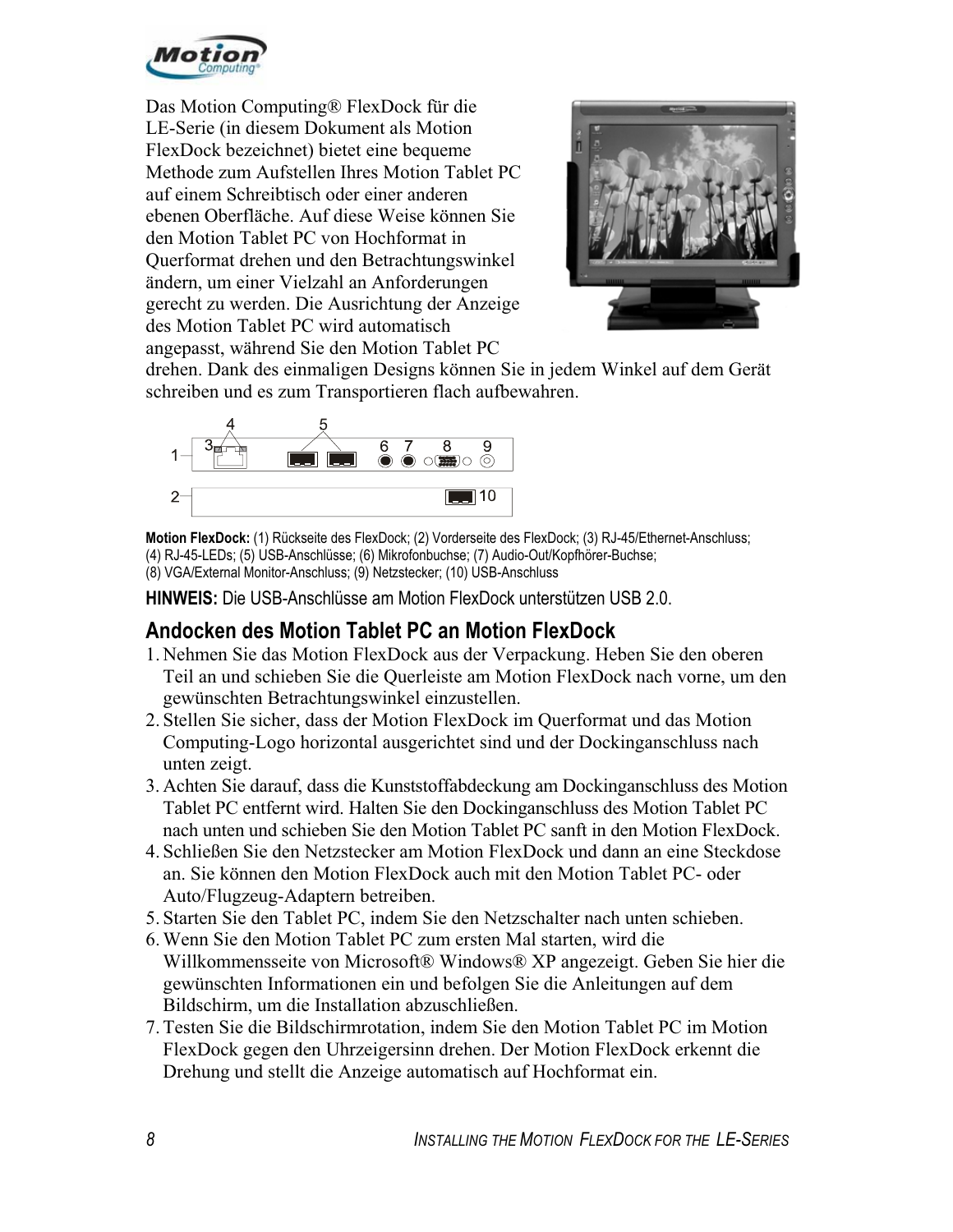8. Installieren Sie nun gegebenenfalls zusätzliche Geräte, die Sie erworben haben. Es empfiehlt sich, Zubehör einzeln zu installieren und jeweils zwei Minuten zu warten, bis Sie das nächste anschließen. Hierdurch wird sichergestellt, dass das Gerät entdeckt und erfolgreich installiert wird.

# **Sperren des Motion Tablet PC und Motion FlexDock**

Am Motion FlexDock befindet sich über dem universellen Sicherheits-Slot an der Seite des Motion Tablet PC eine Öffnung, an der Sie ein Sicherheitsschloss (nicht im Lieferumfang enthalten) befestigen können. Auf diese Weise ist Ihr Motion Tablet PC vor unerwünschtem Zugriff gesichert, wenn er am Motion FlexDock angedockt ist.

## **(Optional) Anschließen eines optischen Laufwerks**

Bevor Sie ein mit Netzstrom betriebenes optisches Laufwerk (z. B. das Motion USB DVD/CD-RW) am Motion FlexDock anschließen, stellen Sie sicher, dass dieses Laufwerk an eine Steckdose angeschlossen und eingeschaltet ist. Schließen Sie dann das USB-Kabel des Laufwerks am Motion FlexDock an. Weitere Informationen finden Sie im dem Laufwerk beiliegenden Installationshandbuch.

## **(Optional) Anschließen eines externen Monitors**

Sie können den Motion FlexDock für Präsentationen oder eine Spiegelung bzw. Erweiterung der Anzeige an einen VGA-Monitor anschließen. Beim Spiegeln einer Anzeige wird die Anzeige geklont, d. h. auf beiden Bildschirmen werden dieselben Informationen angezeigt. Beim Erweitern der Anzeige wird der Arbeitsbereich vergrößert, sodass Sie beide Bildschirme verwenden können. Weitere Informationen zum Einrichten eines externen Monitors finden Sie im Online-



Benutzerhandbuch Ihres Motion Tablet PC oder auf der Motion Computing Website unter www.motioncomputing.com/support.

- 1. Schließen Sie das Monitorkabel am VGA-Anschluss des Motion FlexDock an.
- 2. Schließen Sie den Monitor an eine Steckdose an und schalten Sie ihn ein. Windows XP erkennt den Monitor und sucht nach einem Hardwaretreiber. Möglicherweise müssen Sie den Treiber von der CD installieren, die vom Hersteller des Monitors beigelegt wurde.
- 3. So spiegeln Sie die Anzeige des Motion Tablet PC:
	- a. Öffnen Sie das Motion Dashboard.
	- b. Aktivieren Sie unter "Externer Monitor" die Option "Anzeige spiegeln". Diese Einstellung erstellt auf dem externen Bildschirm automatisch eine identische Anzeige.
- 4. So richten Sie die erweiterte Anzeige ein:
	- a. Öffnen Sie das Motion Dashboard.
	- b. Aktivieren Sie unter "Externer Monitor" die Option "Anzeige erweitern". Verwenden Sie diese Funktion, wenn Sie auf beiden Monitoren gleichzeitig Anwendungen öffnen und somit Ihren Arbeitsbereich erweitern möchten, sodass geöffnete Dokumente nicht hinter anderen Fenstern verborgen werden.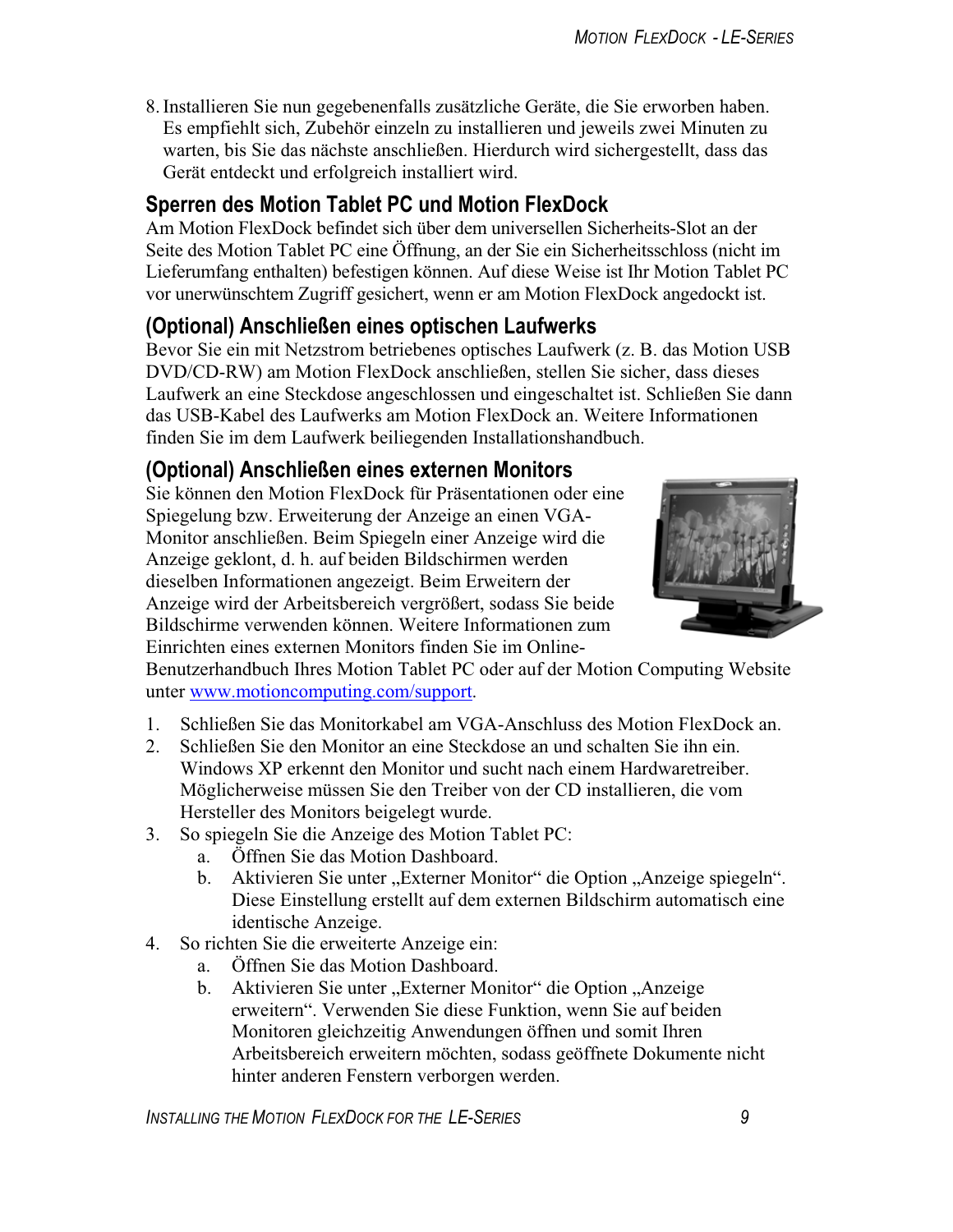

#### **(Optional) Anschließen von Mikrofonen, Kopfhörern oder Lautsprechern**

Sie können mit Netzstrom betriebene Lautsprecher oder Kopfhörer an den Audio-Out/Kopfhörer-Buchsen und ein standardmäßiges analoges Mikrofon an der Mikrofonbuchse anschließen.

## **(Optional) Ethernet-Anschluss**

Um die Verbindung zu einem LAN herzustellen, verwenden Sie einen RJ-45 Ethernet-Stecker und keinen RJ-11-Telefonstecker, da dieser den RJ-45 Ethernet-Anschluss am Motion FlexDock beschädigt.

**DIESES PRODUKT UNTERLIEGT EINER EINGESCHRÄNKTEN GEWÄHRLEISTUNG:** WEITERE EINZELHEITEN ZU DIESER EINGESCHRÄNKTEN GEWÄHRLEISTUNG FINDEN SIE UNTER WWW.MOTIONCOMPUTING.DE.

**Sicherheit**: Allgemeine Sicherheitsinformationen finden Sie im *Sicherheits- und Vorschriftshandbuch* zu Ihrem Tablet PC.

**Produktsupport:** Für Service und Support besuchen Sie www.motioncomputing.de/support.

**FCC-Erklärung (USA):** Die Prüfung dieses Geräts hat ergeben, dass die Grenzwerte für ein digitales Gerät der Klasse B, gemäß Teil 15 der FCC-Bestimmungen, eingehalten werden. Diese Grenzwerte wurden festgelegt, um einen angemessenen Schutz gegen Störungen bei der Installation in Wohnbereichen zu bieten. Das Gerät nutzt Hochfrequenzenergie und kann diese erzeugen und abstrahlen. Dies kann zu Störungen im Funkwellenempfang führen, wenn das Gerät nicht entsprechend den Anleitungen installiert und betrieben wird. Es gibt jedoch keine Garantie dafür, dass bei einer bestimmten Installation keine Störungen auftreten. Kommt es durch das Gerät zu Störungen im Radio- oder Fernsehempfang, was sich durch Ein- oder Ausschalten des Geräts feststellen lässt, sollte der Benutzer versuchen, die Störung durch eine oder mehrere der folgenden Maßnahmen zu beheben:

- Empfangsantenne neu ausrichten oder versetzen.
- Abstand zwischen Gerät und Empfänger erhöhen.
- Gerät an einen Ausgang eines anderen Stromkreises anschließen, an dem der Empfänger nicht angeschlossen ist.
- Einen Händler oder einen erfahrenen Rundfunk- und Fernsehtechniker zurate ziehen.

**IC-Erklärung (Kanada):** Alle Motion FlexDocks werden entsprechend der kanadischen IC-Norm Nr. 3 für störungsverursachende Geräte (Industry Canada (IC) Interference-Causing Equipment Standard #3, ICES-003) als digitale Geräte der Klasse B klassifiziert. Diese Klassifizierung befindet sich auf dem Etikett an der Unterseite Ihres Motion FlexDock. Lesen Sie die Erklärung auf dem Etikett, die ungefähr wie folgt lautet: Canada ICES-003, Class/Classe B. Dieses digitale Gerät der Klasse B (oder Klasse A, falls so auf dem Registrierungsetikett vermerkt) entspricht den kanadischen Bestimmungen für störungsverursachende Geräte (Canadian Interference-Causing Equipment Regulations).

Cet appareil numérique de la Classe B (ou Classe A, si ainsi indiqué sur l'étiquette d'enregistration) respecte toutes les exigences du Règlement sur le Matériel Brouilleur du Canada.

**CE-Kennzeichnung (Europa):** Die Kennzeichnung mit dem Conformité Européne-Symbol auf dem Motion FlexDock gibt an, dass dieses Gerät den Bestimmungen der EMV-Richtlinie sowie der Richtlinie für Niederspannungsgeräte der Europäischen Union entspricht. Dies bedeutet, dass der Tablet PC oder der FlexDock den folgenden technischen Normen entspricht: EN 55022 (CISPR22), EN 55024 (CISPR 24) (IEC 61000 4-2, 4-3, 4-3, 4-5, 4-6, 4-8, 4-11), EN 61000 3-2 (IEC 61000 3-2), EN 61000 3-3 (IEC 61000 3-3), EN60950 (EN60950-1/A11;2004).

**PATENTE**: Die Motion Computing-Produkte und -Dienstleistungen können einem oder mehreren der folgenden geschützten Erfindungen unterliegen. Weitere Patente sind angemeldet. US-PATENTE: D480, 730 und 6,856,506. ANDERE PATENTE: GB3009545, GB3009546, AUS154529, AUS154837, CAN101617, CAN101618, FR027692, FR027691, J1188539, J1216404. Weitere Informationen finden Sie unter http://www.motioncomputing.com/info/patents.asp.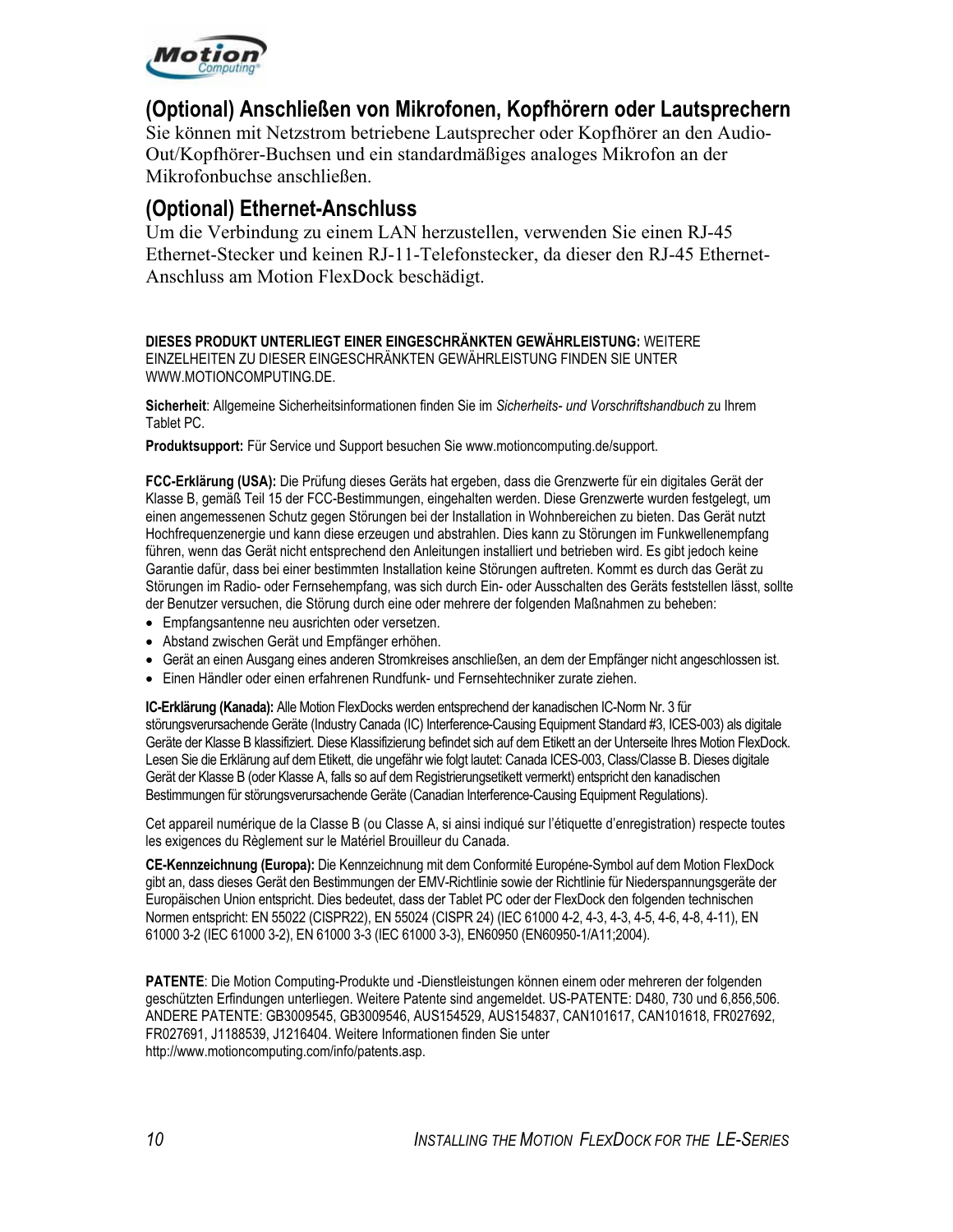*MOTION FLEXDOCK - LE-SERIES*

*INSTALLING THE MOTION FLEXDOCK FOR THE LE-SERIES 11*